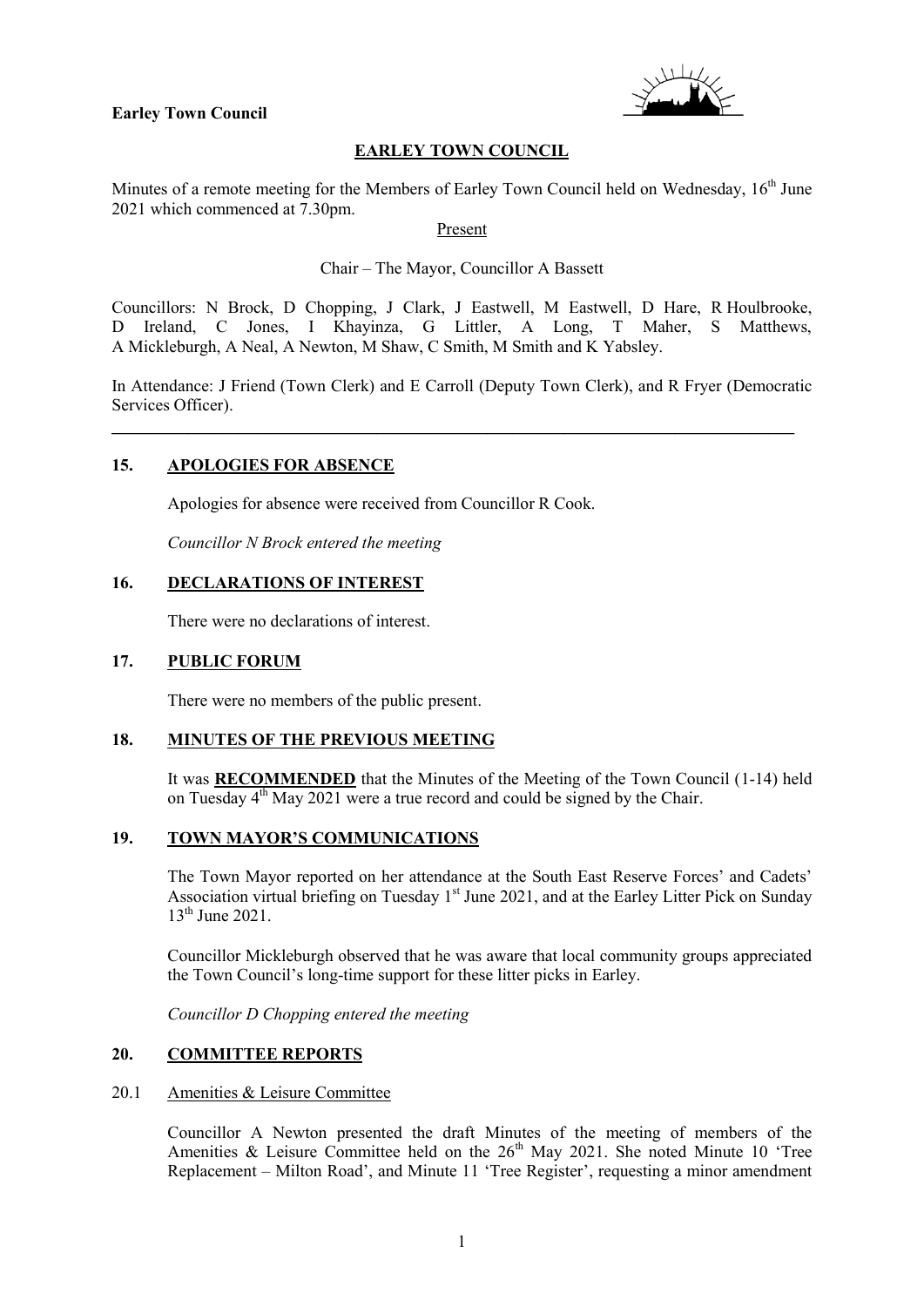to Minute 11 to the effect that Councillor T Maher had been requested to progress discussions with the Wokingham District Veteran Tree Association.

The draft Minutes of the meeting of members of the Amenities  $\&$  Leisure Committee held on  $26<sup>th</sup>$  May 2021 (Minutes 1-15) were received.

### 20.2 Planning Committee

Councillor G Littler presented the Minutes of the Planning Committee meetings held on 13<sup>th</sup> April 2021 and 4<sup>th</sup> May 2021. He noted Minute 146 'Displaying of Planning Site Notices' and that Councillor Neal's attempt to have the item put on the agenda at the Borough Parish Liaison Forum meeting had been agreed but then blocked by the Service Department at Wokingham Borough Council. The Town Council's representative to raise this matter at the next meeting of the Forum.

The Minutes of the Planning Committee meetings held on  $13<sup>th</sup>$  April 2021 (Minutes 136-154) and 4<sup>th</sup> May 2021 (Minutes 1-17) were received.

#### 20.3 Policy & Resources Committee

Councillor C Jones presented the draft Minutes of the meeting of members of the Policy & Resources Committee held on 2<sup>nd</sup> June 2021. He noted Minutes 8 'Advisor to the Planning Committee', 9 'BALC Membership' and 11 'Chalfont Woods' and encouraged Members to take advantage of the training available through the Berkshire Association of Local Councils.

The draft Minutes of the meeting of members of the Policy & Resources Committee held on 2nd June 2021 (Minutes 1-20) were received.

20.4 Long Service

It was noted that Councillor D Chopping had served 30 years of unbroken service as an Earley Town Councillor, during which time he had also served as Chair in 2004 and Mayor of Earley in 2006. Councillors were unanimous in paying tribute to his service and contribution over the years.

### **21. REPRESENTATIVES TO OTHER BODIES**

There were no reports on meetings of outside bodies.

### **22. RISK ASSESSMENTS**

### 22.1 Council Risk Assessment

Councillors discussed the Council Risk Assessment for its assets and operations, the Chair noting that it was a live document and would be kept under regular review. It was

**RECOMMENDED** that the Council Risk Assessment 2021/22 be signed.

#### 22.2 Covid-19 Risk Assessment

- 22.2.1 Members noted that the Town Council's Covid-19 Risk Assessment was regularly updated in line with changes in legislation and government guidance.
- 22.2.2 It was noted that separate Covid-19 Risk Assessments were in place for each Town Council activity including Playgrounds/Outside Gym Equipment, Community Centres, Help Shop, and Fishing.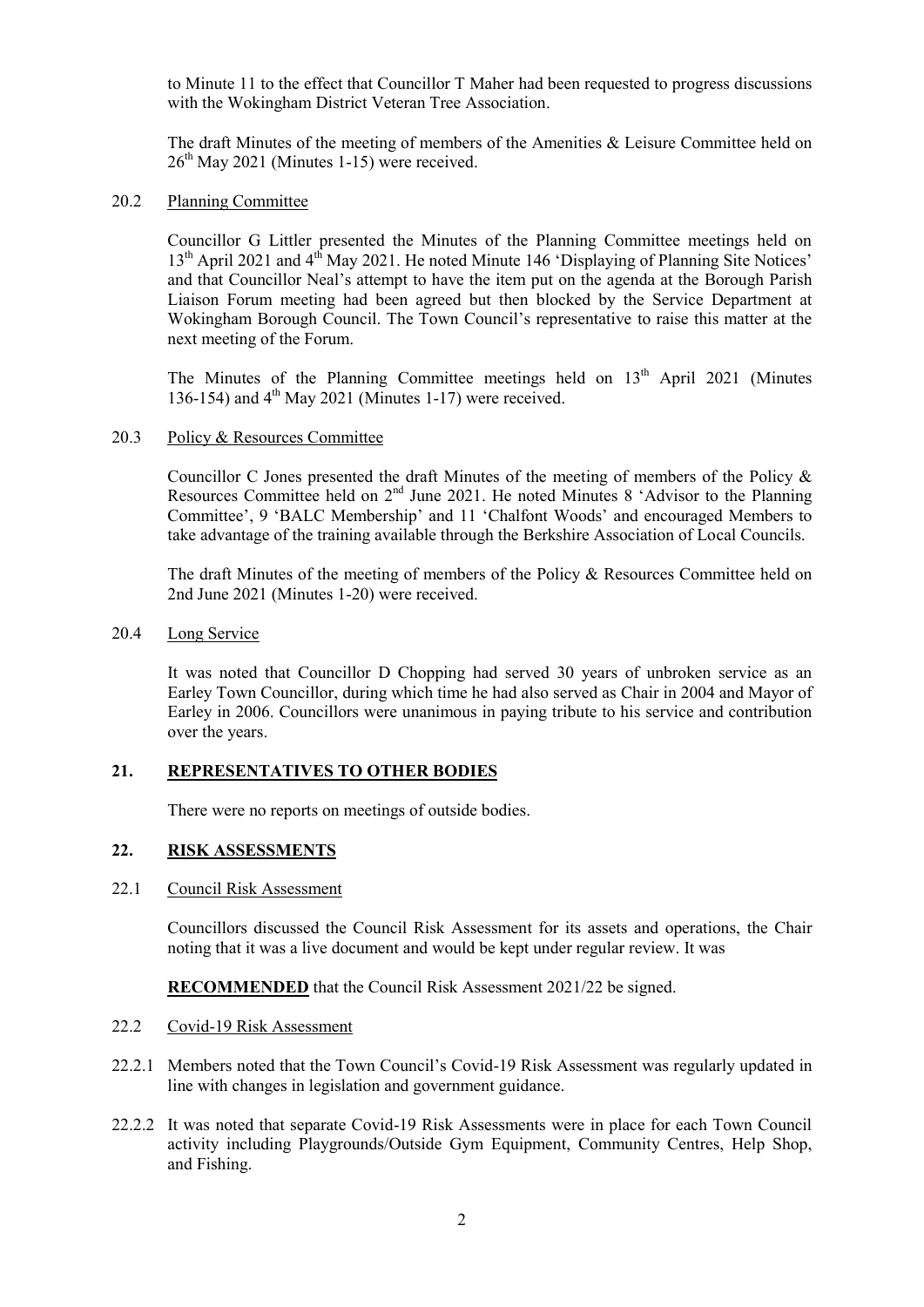*Councillor D Ireland left the meeting*

# **23. FINANCIAL INFORMATION**

### 23.1 Financial Statements 2020/21

Members received the financial report prepared by the Senior Operations Support Officer, 'Unaudited Financial Statements for the Year Ended 31 March 2021'. Councillors noted that the Transfers total on p10 should read '217,271' and not '207,502'. Councillor C Jones wished to express his thanks to the officers for their efforts in producing a clear report, and to the Town Clerk for her efforts in maintaining a healthy financial position in very difficult and unpredictable circumstances.

23.2 Internal Auditor's Report

Members received the Internal Auditor's report for the year ended 31<sup>st</sup> March 2021 and were pleased to note that it was again an unqualified report. Councillors noted that there was a need to review the Standing Orders as soon as conditions allowed.

### 23.3 AGAR 2020/21 – Annual Governance Statement 2020/21

Members reviewed 'Section 1 – Annual Governance Statement 2020/21' and it was

**RECOMMENDED** that 'Section 1 – Annual Governance Statement 2020/21' be signed.

### 23.4 AGAR 2020/21 – Accounting Statements 2020/21

Members reviewed 'Section 2 – Accounting Statements 2020/21' and it was

**RECOMMENDED** that 'Section 2 – Accounting Statements 2020/21' be signed.

# **24. DELEGATION OF POWERS**

#### 24.1 Use of Delegated Powers

Members received a report detailing the use of delegated powers since the last meeting of the Council on  $4^{th}$  May 2021.

### 24.2 Full Council

Members considered the continuing impact of the pandemic on the Council's ability to hold all meetings face to face whilst ensuring the safety of all participants. After discussion it was

**RECOMMENDED** that the schedule of delegated powers detailed in Minutes 7, 7.1 and 7.2 'Delegated Powers' at the Annual Meeting of the Council,  $4<sup>th</sup>$  May 2021, be continued. The situation to be reviewed at the next meeting of full Council.

### **25. TOWN AND PARISH CHARTER**

Members received the Town and Parish Charter, a document jointly developed by representatives from towns, parishes and borough council officers. Councillors expressed the view that this could be a genuine step forward in parish and town councils being treated as equals by the principal authority. The Charter document was discussed and it was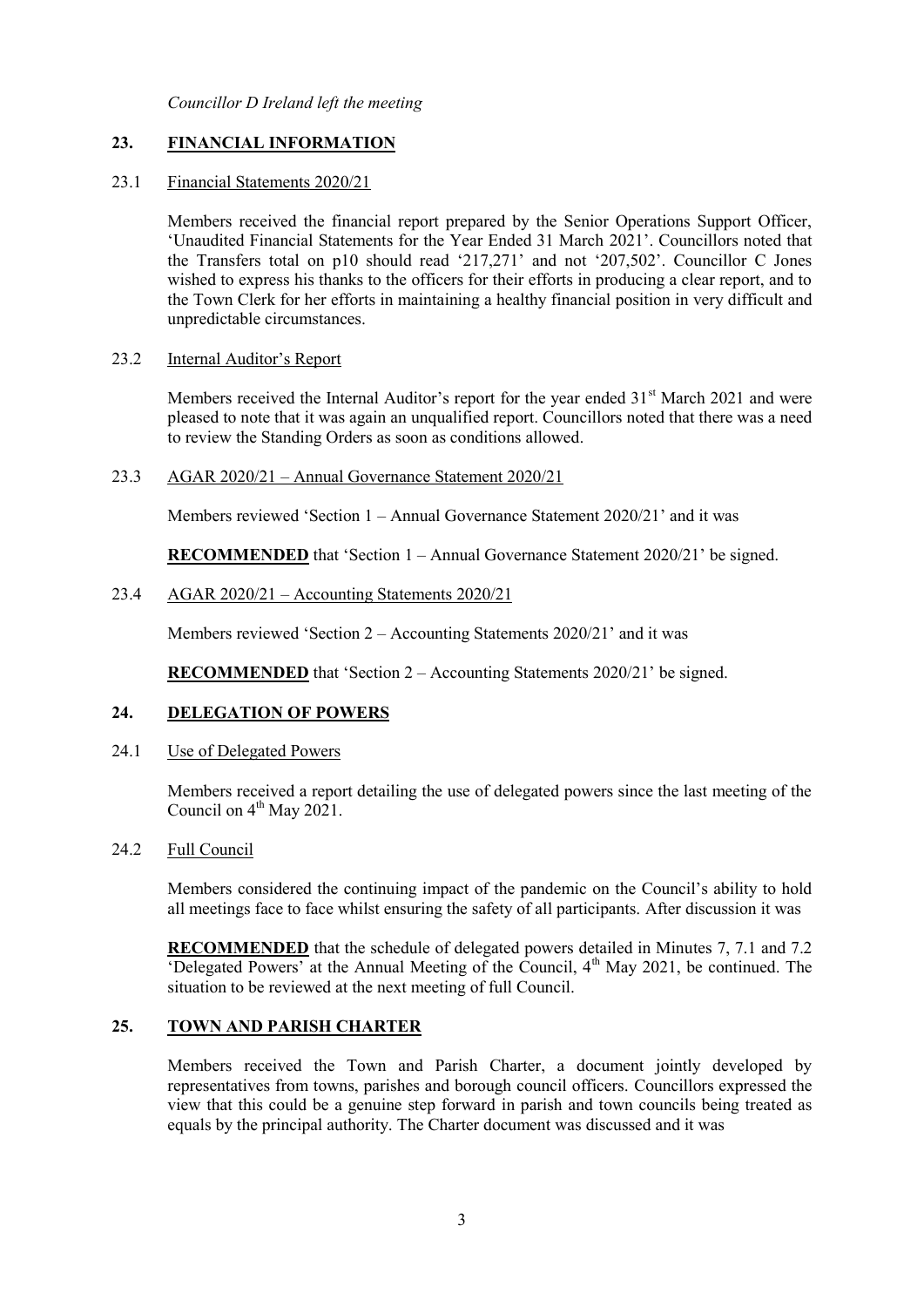**RECOMMENDED** that Earley Town Council formally endorse the Town and Parish Charter document.

### **26. CHALFONT WOODS**

Members considered a recommendation from the meeting of the members of the Policy and Resources Committee on 2<sup>nd</sup> June 2021, that Earley Town Council formally seek the transfer of Chalfont Woods (also known as Area DD) from Wokingham Borough Council with the intention that Earley Town Council maintain the woods as a legally designated nature reserve. Councillors were supportive of the principle of protecting valuable green spaces and mindful of the need to be aware of the potential costs and liabilities involved. It was agreed that any initial approach to the borough should be a request for the opening up of discussions on the possibility of a transfer. Consideration was also given as to the method of the approach. It was

**RECOMMENDED** that Earley Town Council formally seek discussions with the borough around the transfer of Chalfont Woods (also known as Area DD) from Wokingham Borough Council to the Town Council, with the intention that Earley Town Council maintain the woods as a legally designated nature reserve. The Town Clerk to write to WBC in the first instance.

# **27. CLIMATE EMERGENCY**

Members considered the proposal by the Climate Emergency Working Group for an initiative involving local primary school children. Children would be invited to submit suggestions for tackling climate change and the Council would award small prizes. Councillors were mindful of timescale restrictions and the increased pressures on teachers at this time. Consideration was given to including youth groups as well as schools. It was agreed that the initial letter would be redrafted at the next meeting of the Climate Emergency Working group. It was

**RECOMMENDED** that a redrafted letter be sent to all Earley primary schools before the end of the summer term, inviting them to participate in a competition in September for imaginative and practical projects to combat climate change.

#### **28. FLOODING ALLEVIATION WORKS**

Members considered a suggestion from the Chair that a letter be sent to Wokingham Borough Council thanking them for carrying out the flood alleviation works in Egremont Drive. It was

**RECOMMENDED** that a letter be sent to WBC, thanking them for carrying out the flood alleviation works in Egremont Drive.

Councillors also wished to express their thanks to the Park Rangers, the Deputy Town Clerk and to Councillors for their efforts in bringing this long running issue to a successful resolution.

### **29. COUNCILLORS' ATTENDANCE**

#### 29.1 Record of Members' Attendance

Members noted details of Councillors' attendance during 2021/22 at meetings of the Council and its Committees.

#### **30. ORDERS FOR PAYMENT**

It was noted that there were no Orders for Payment since those reported to the members of the Policy and Resources Committee on 2<sup>nd</sup> June 2021.